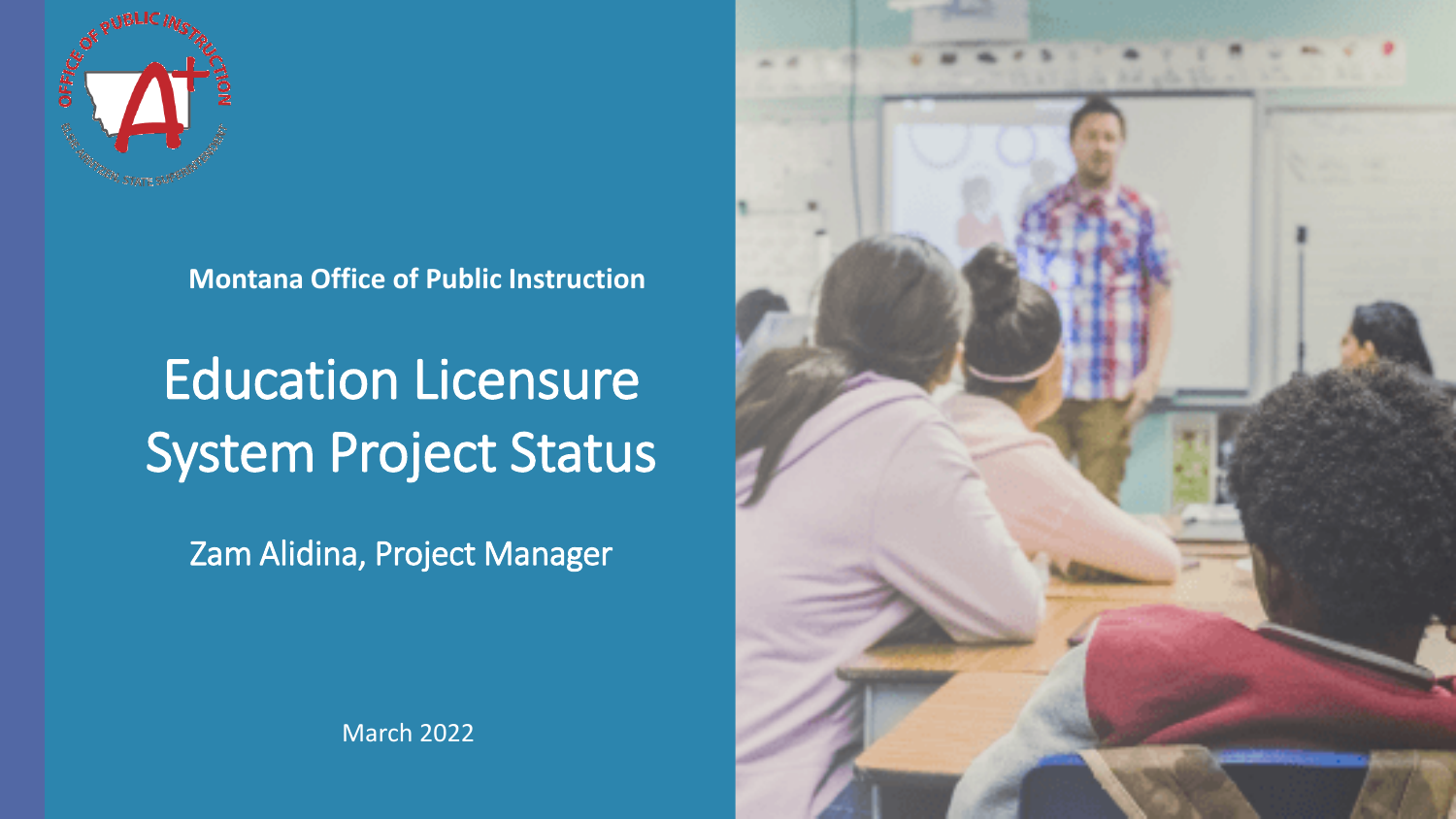

### **Contents**

- Educator Licensure System Project Update
- Educator Licensure System Key Dates & Next Steps
- Current Licensure Unit Status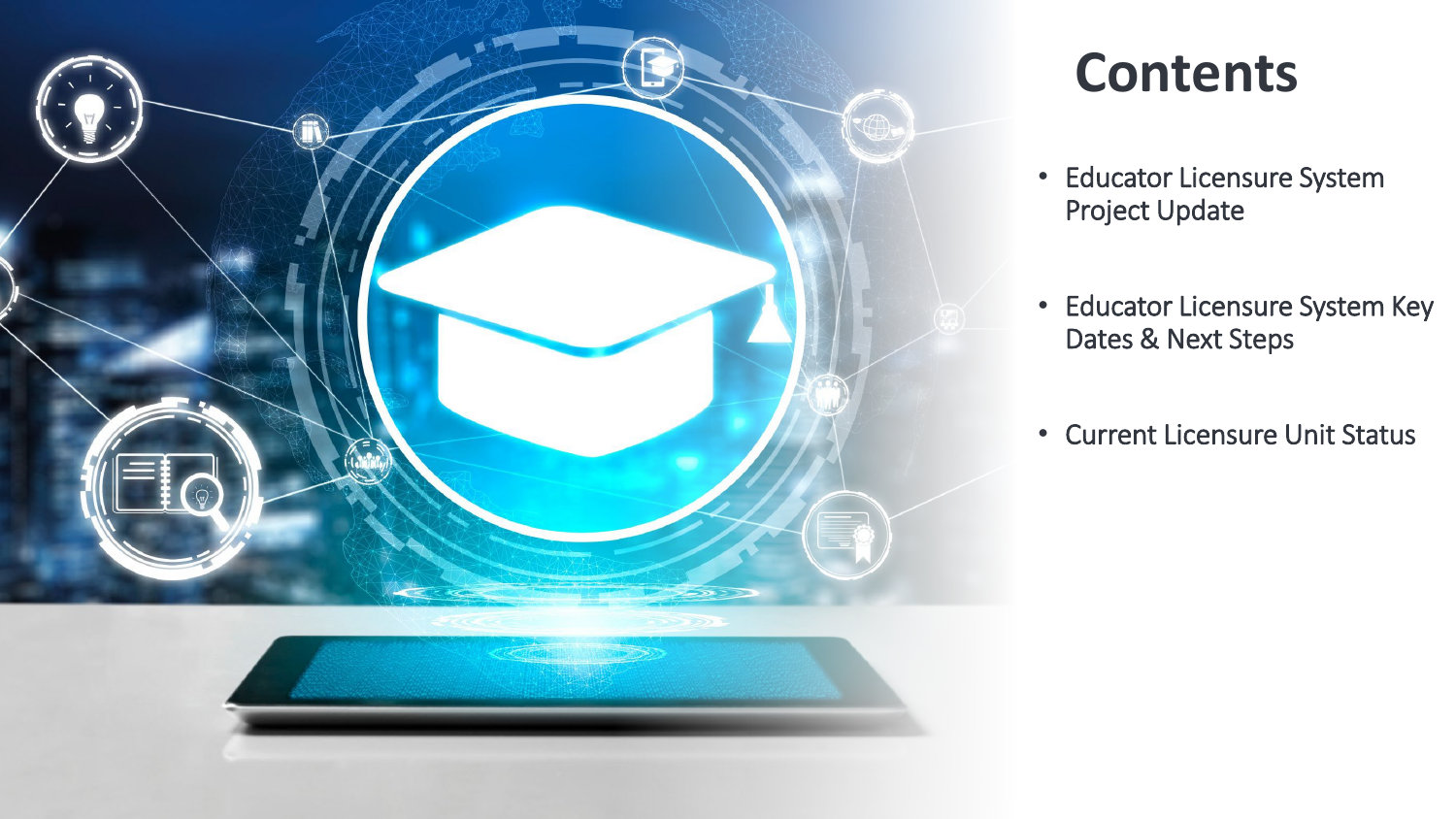

# **Educator Licensure System Status Update**

- Baseline project plan reviewed and confirmed
- Conducting business requirements meeting - **80% complete**
	- Audits and Educator Application
	- Enforcements and Enforcement Audits
	- Evaluator Workflow
	- Licensure Process
	- Payment Processing
	- Foreign Application and Social Security
- Platform Configuration **10% Complete**



- Data Migration **40% Complete**
	- Received MSEIS database for technical analysis
	- Clean-up data activities initiated
- System Integration– **25% complete**
- Single Sign-On integration technical analysis **20% Complete**
- Prototype and training for login and home page
- On target to meet delivery for implementation of full system **June 01, 2022**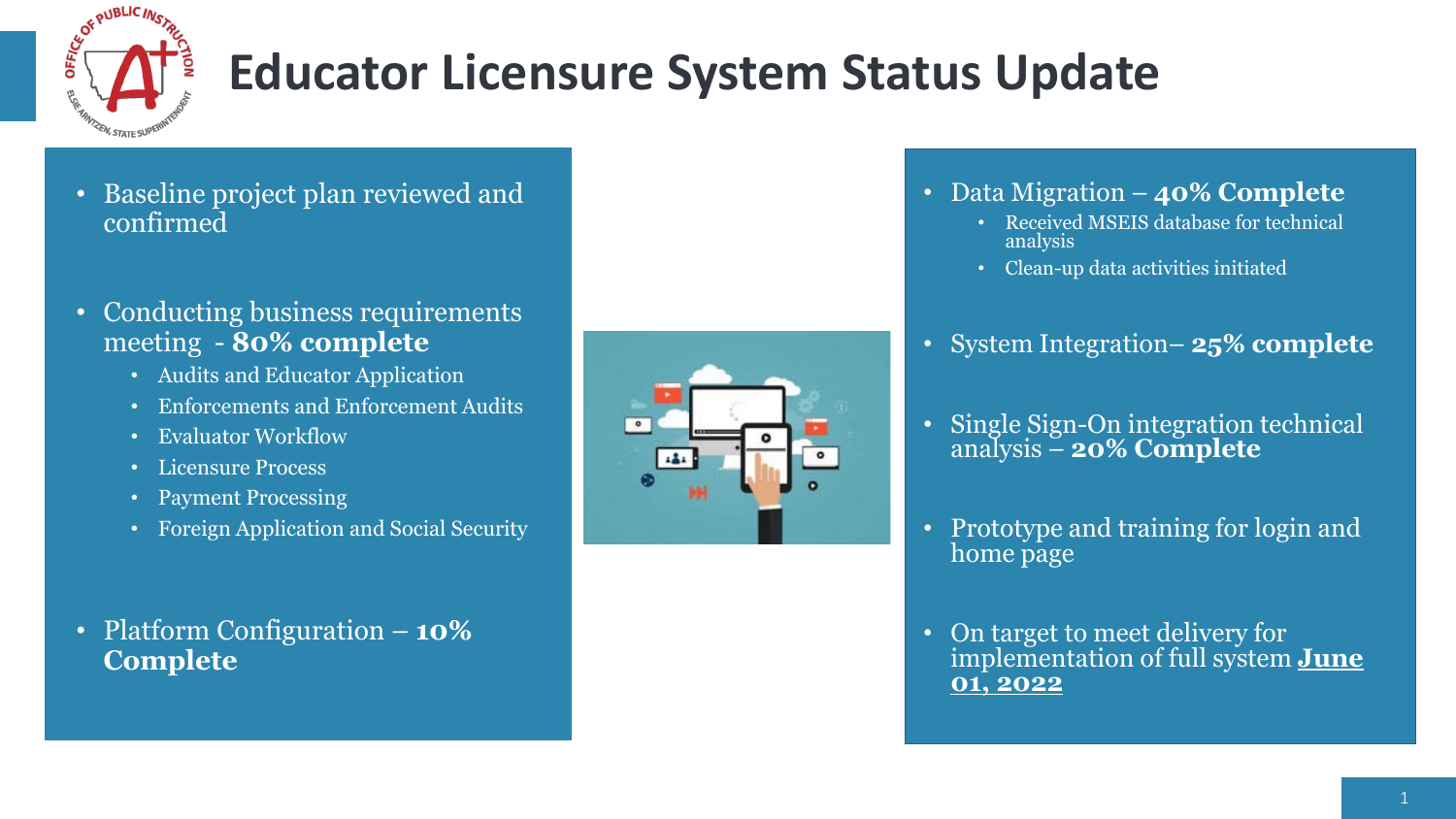

### **Educator Licensure System Key Dates & Next Steps**

### System Implementation Deployment Phase will Transition into Maintenance & Support after Launch Date



#### Contract High-level Details for System Implementation (1.5 Years)

- Deploy a full educator licensure system June 1, 2022
- $\triangleright$  Maintenance and Support May 26<sup>th</sup>, 2022 June 30<sup>th</sup>, 2023

Next Steps: Complete business requirements, integration design, SSO design, application demo with stakeholders